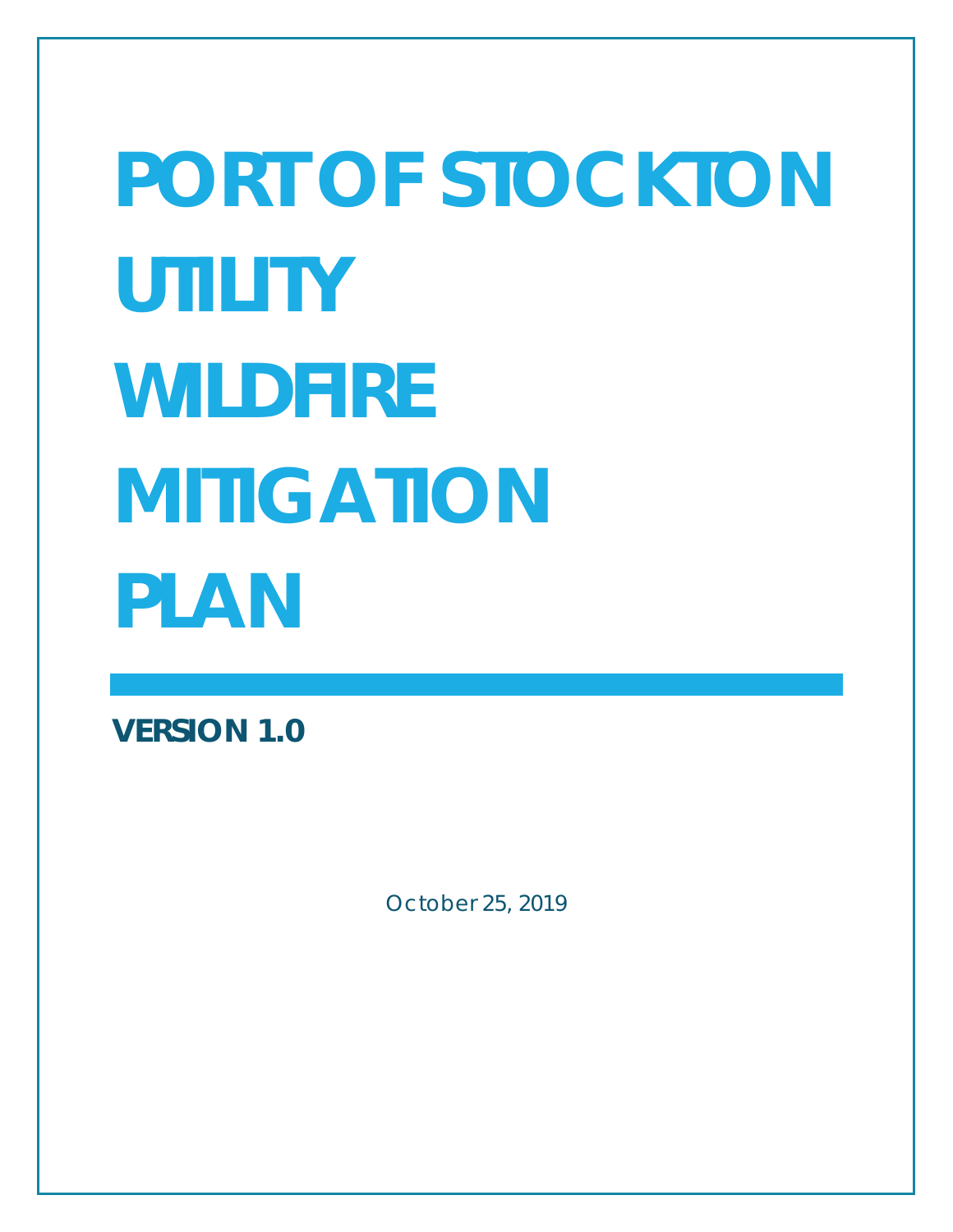# TABLE OF CONTENTS

| I.                           |                                                                                       |  |  |  |  |
|------------------------------|---------------------------------------------------------------------------------------|--|--|--|--|
| А.                           |                                                                                       |  |  |  |  |
| Β.                           |                                                                                       |  |  |  |  |
| $C$ .                        |                                                                                       |  |  |  |  |
| Ш.                           |                                                                                       |  |  |  |  |
| $\mathop{\rm III.}\nolimits$ |                                                                                       |  |  |  |  |
| Α.                           |                                                                                       |  |  |  |  |
| <b>B.</b>                    |                                                                                       |  |  |  |  |
| $C$ .                        |                                                                                       |  |  |  |  |
| D.                           |                                                                                       |  |  |  |  |
| IV.                          | Wildfire Risks and Drivers Associated With Design, Construction, Operation, and       |  |  |  |  |
| А.                           | Particular Risks and Risk Drivers Associated With Topographic and Climatological Risk |  |  |  |  |
| Β.                           |                                                                                       |  |  |  |  |
| V.                           |                                                                                       |  |  |  |  |
| Α.                           |                                                                                       |  |  |  |  |
| Β.                           |                                                                                       |  |  |  |  |
| C.                           |                                                                                       |  |  |  |  |
| D.                           |                                                                                       |  |  |  |  |
| Ε.                           |                                                                                       |  |  |  |  |
| F.                           |                                                                                       |  |  |  |  |
| VI.                          |                                                                                       |  |  |  |  |
| VII.                         |                                                                                       |  |  |  |  |
| A.                           |                                                                                       |  |  |  |  |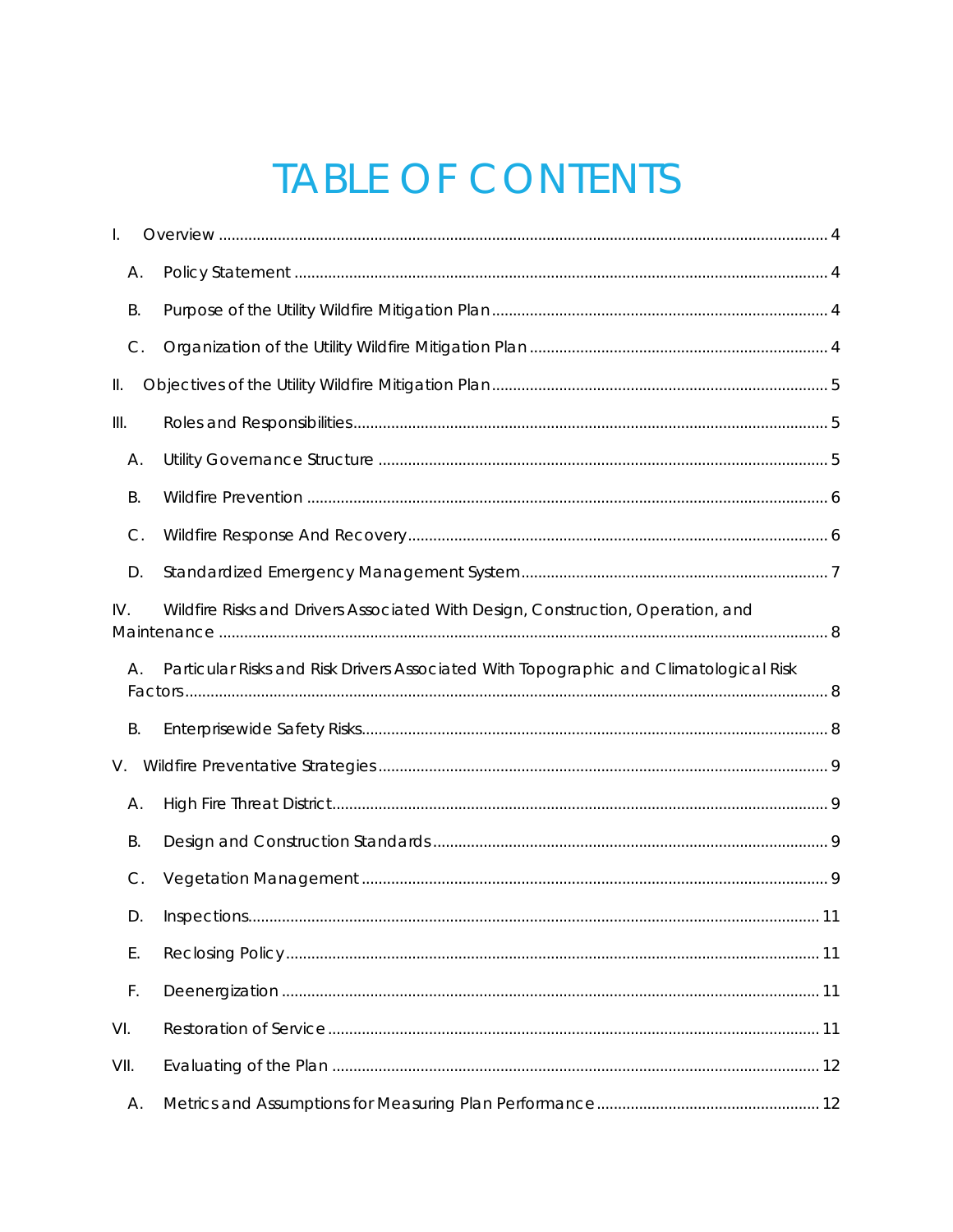| Β.    |  |
|-------|--|
|       |  |
| D.    |  |
| Е.    |  |
| VIII. |  |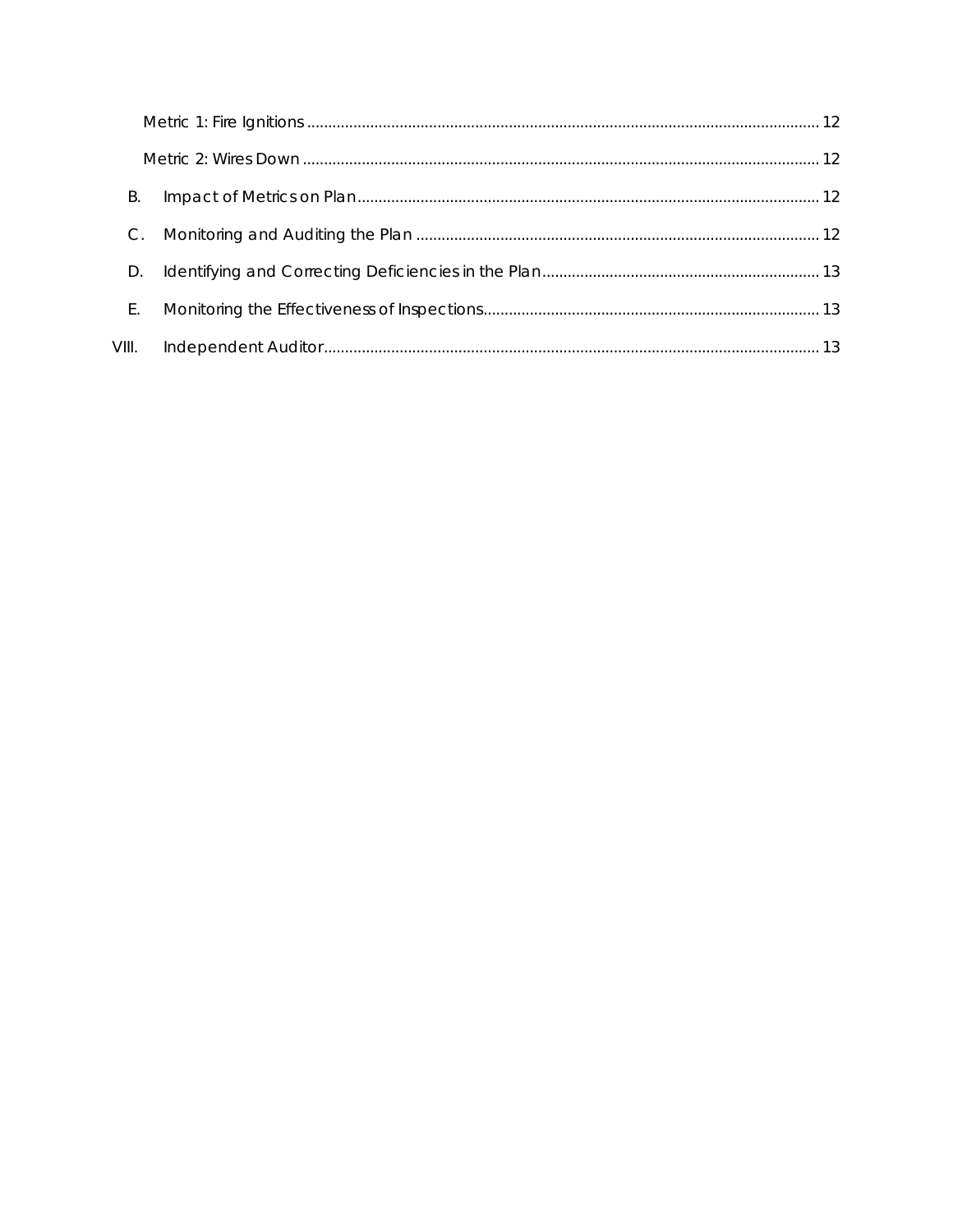# <span id="page-3-1"></span><span id="page-3-0"></span>**I. OVERVIEW**

#### A. POLICY STATEMENT

The Port of Stockton's (Port) overarching goal is to provide safe, reliable, and economic electric service to its local community. In order to meet this goal, the Port constructs, maintains, and operates its electrical lines and equipment in a manner that minimizes the risk of catastrophic wildfire posed by its electrical lines and equipment.

### B. PURPOSE OF THE UTILITY WILDFIRE MITIGATION PI AN

<span id="page-3-2"></span>The Port is located in a region of the state with a very low wildfire risk. No part of the Port's service territory is located in or near the High Fire Threat District designed in the California Public Utilities Commission's (CPUC) Fire Threat Map and all of the Port's service territory is designated as "non-fuel" or "moderate" in the California Department of Forestry and Fire Protection's (CALFIRE) Fire and Resource Assessment Program (FRAP) Fire Threat Map. Based on a review of local conditions and historical fires, the Port has determined that its electrical lines and equipment do not pose a significant risk of catastrophic wildfire.

Despite this low risk, the Port takes appropriate actions to help its region prevent and respond to the increasing risk of wildfires. In its role as a public agency, the Port closely coordinates with other local safety and emergency officials to help protect against fires and respond to emergencies. In its role as a utility, the Port follows all applicable design, construction, operation, and maintenance requirements that reduce safety risks associated with its system. This Utility Wildfire Mitigation Plan describes the safety-related measures that the Port follows to reduce its risk of causing wildfires.

# C. ORGANIZATION OF THE UTILITY WILDFIRE MITIGATION PLAN

<span id="page-3-3"></span>This Utility Wildfire Mitigation Plan included the following elements:

- Objectives of the plan;
- Roles and responsibilities for carrying out the plan;
- Identification of key wildfire risks and risk drivers;
- Description of wildfire prevention, mitigation, and response strategies and programs;
- Metrics for evaluating the performance of the plan and identifying areas for improvement;
- Review and validation of the plan; and
- **Timelines**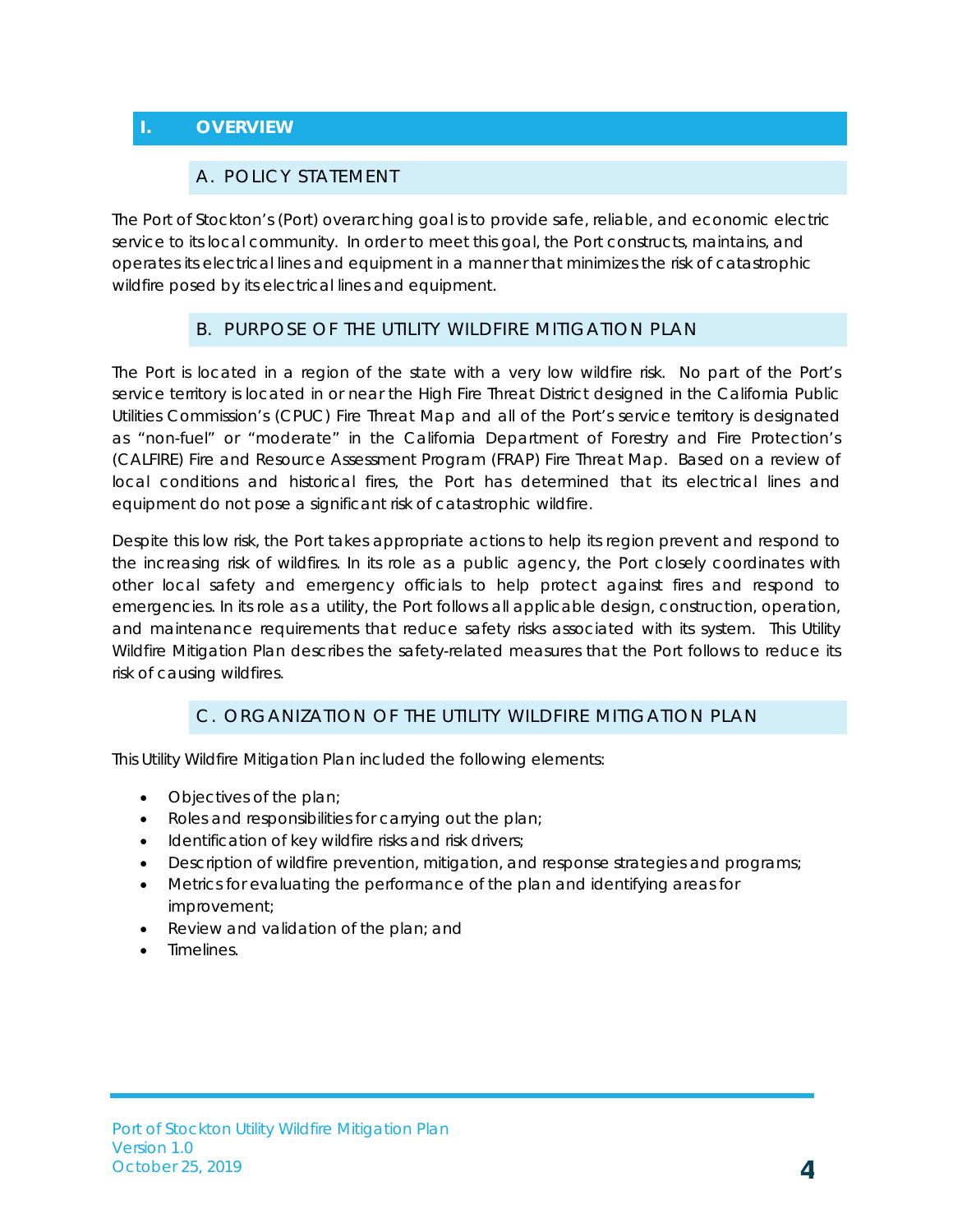### <span id="page-4-0"></span>**II. OBJECTIVES OF THE UTILITY WILDFIRE MITIGATION PLAN**

The primary goal of this Utility Wildfire Mitigation Plan is to describe the Port's existing programs, practices, and measures that effectively reduce the probability that the Port's electric supply system could be the origin or contributing source for the ignition of a wildfire. To support this goal, the Port regularly evaluates the prudent and cost-effective improvements to its physical assets, operations, and training that can help reduce the risk of equipment-related fires.

The secondary goal of this Utility Wildfire Mitigation Plan is to improve the resiliency of the electric grid. As part of the development of this plan, the Port assesses new industry practices and technologies that will reduce the likelihood of an interruption (frequency) in service and improve the restoration (duration) of service.

<span id="page-4-2"></span><span id="page-4-1"></span>

POU / Municipal Governance Structure:

The Stockton Port District (Port) is a public corporation created for municipal purposes pursuant to Section 6290 of the California Harbors and Navigation Code. The Board of Port Commissioners is the Publicly Owned Utility governing body and the Port Director is the Publicly Owned Utility Chief Executive Officer.

The Port owns and maintains the utility system infrastructure, including power lines and poles, located on Rough & Ready Island, which is also known as the West Complex. Pacific Gas and Electric Company (PG&E) provides electricity to the West Complex pursuant to an industrial tariff.

Through a recently amended/extended Interconnection Agreement, PG&E provides the Port with wholesale electric transmission service from the California Independent System Operator's (CAISO) electric grid. The point of interconnection between the two electric systems is the high voltage (60kV) side of the Port's Rough and Ready substation. The Port provides low voltage (12kV) retail electric distribution service to its tenants within the West Complex.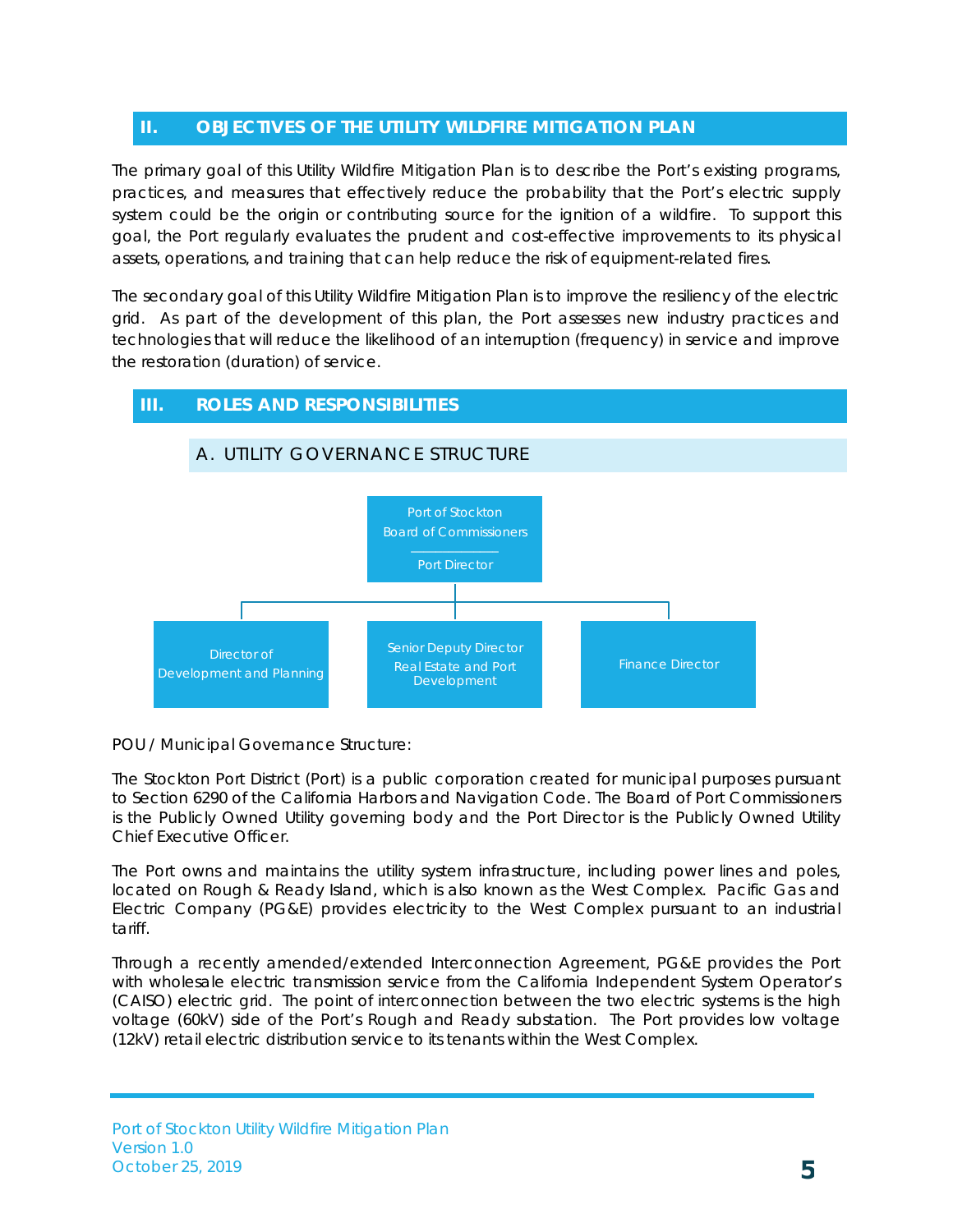# B. WILDFIRE PREVENTION

<span id="page-5-0"></span>This section provides a description of Port Staff roles and responsibilities relating to: (1) electric facility design, maintenance, and inspection; and (2) vegetation management.

#### **Director of Development and Planning:**

The Director of Development and Planning is responsible for the day to day operation of the Port of Stockton's Electric Utility. The Director of Development and Planning will prepare reports and advise the Senior Deputy Port Director of operational circumstances and items that may impact the Port relative to wildfire prevention and implement the following best management practices:

- Operate system in a manner that will minimize potential wildfire risks.
- Take all reasonable and practicable actions to minimize the risk of a catastrophic wildfire caused by Port electric facilities.
- Coordinate with federal, state, and local fire management personnel as necessary or appropriate to implement Port Utility Wildfire Mitigation Plan.
- Immediately report fires, pursuant to the Port's Emergency Operations Plan and the requirements of this Utility Wildfire Mitigation Plan.
- Take corrective action when the staff witnesses or is notified that fire protection measures have not been properly installed or maintained.
- Comply with relevant federal, state, and industry standard requirements, including the industry standards established by the California Public Utilities Commission.

#### **Senior Deputy Port Director, Real Estate, and Port Development:**

The Senior Deputy Port Director, Real Estate, and Port Development has the overall responsibility for executing and ensuring compliance with the Utility Wildfire Mitigation Plan. The Senior Deputy Port Director, Real Estate and Port Development reports to the Port Director regarding wildfire risk management activities and will advise him and/or the Board of Port Commissioners of the status of the program on an annual basis.

#### C. WILDFIRE RESPONSE AND RECOVERY

<span id="page-5-1"></span>During any emergency (including a fire) that occurs at or near the Port, certain Port staff are designated as points of contact with relevant local governmental and emergency officials:

- o **Ricardo Navarro:** Primary Contact
- o **Bob Wilson:** Secondary Contact, and first on site during an emergency. Bob Wilson would be the contact for Tesla and Grid Operations for outage and load restoration.
- o **Richard Smith**: response and investigation.

After an emergency has occurred, the Port Administration oversees any necessary response and recovery efforts of the Port of Stockton Electrical Utilities. The following Port Administration Staff the following oversights roles:

- **Steve Escobar**: Administrator and Contracts, Rate Schedules
- **Juan G. Villanueva**: Project Administration and Construction Project Manager
- **Ricardo Navarro**: Electrical Utilities operations
- **Richard Smith, PE**: electrical engineering consultant from HCS Engineering
- **Bob Wilson**: troubleman for substation and Rough and Ready Island power outages; outside contractor with Bockmon and Woody Electric.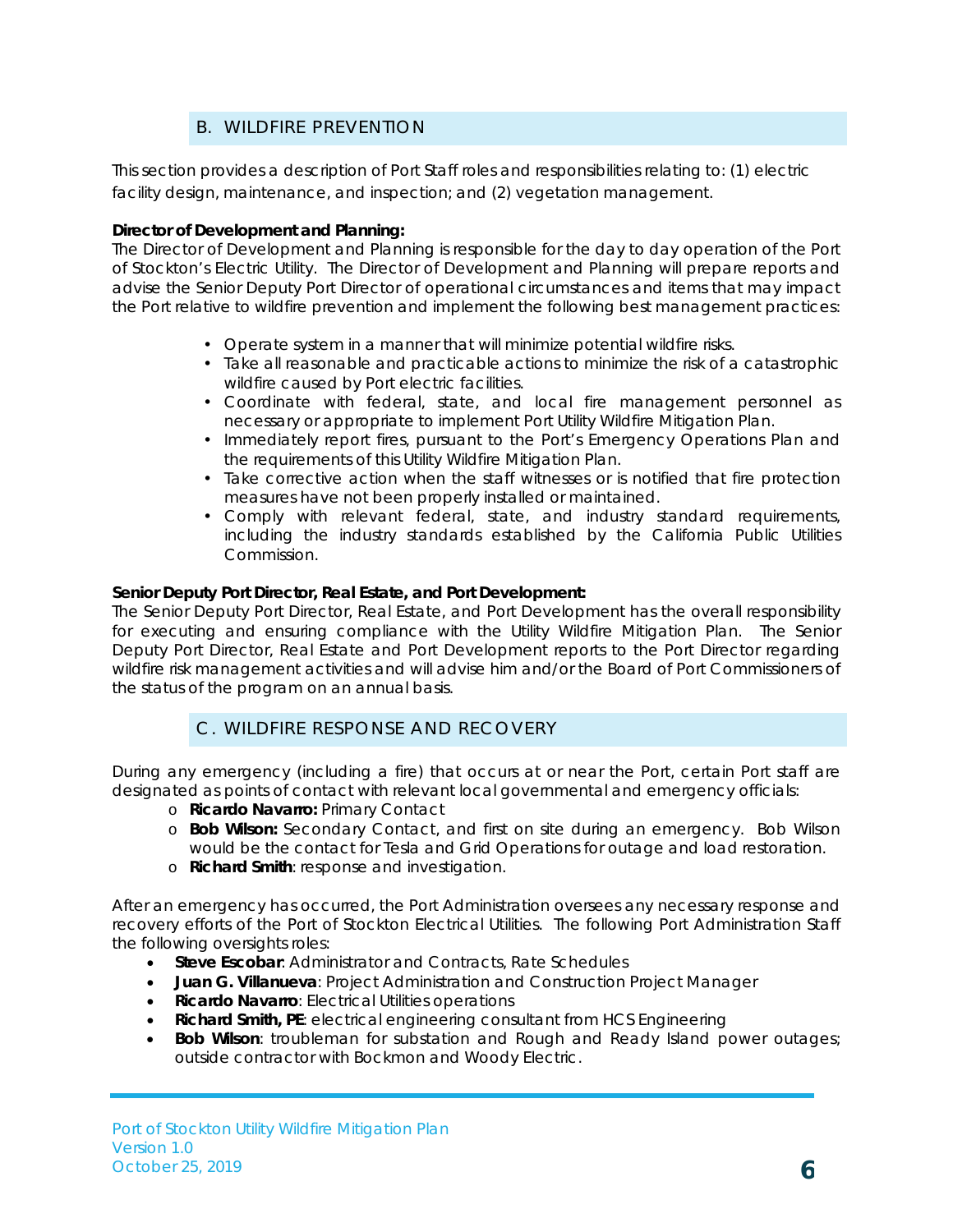#### D. STANDARDIZED EMERGENCY MANAGEMENT SYSTEM

<span id="page-6-0"></span>As a local governmental agency, $1$  the Port has planning, communication, and coordination obligations pursuant to the California Office of Emergency Services' Standardized Emergency Management System ("SEMS") Regulations,[2](#page-6-2) adopted in accordance with Government Code section 8607. The SEMS Regulations specify roles, responsibilities, and structures of communications at five different levels: field response, local government, operational area, regional, and state.[3](#page-6-3) Pursuant to this structure, the Port annually coordinates and communicates with the relevant safety agencies as well as other relevant local and state agencies. [Describe Port's role within the local and operational level].

Under the SEMS structure, a significant amount of preparation is done through advanced planning at the county level, including the coordination of effort of public, private, and nonprofit organizations. San Joaquin County serves as the Operational Area and is guided by the San Joaquin County Office of Emergency Services. The Operational Area includes local and regional organizations that bring relevant expertise to the wildfire prevention and recovery planning process. San Joaquin County is charged with taking the lead coordination role within the OA and with being the primary point of contact for the region and state. In an OA lead entity, the County manages and/or coordinates information, resources, and priorities among local governments and serves as the link between the local government and the regional level. At this level, the governing bodies are required in SEMS to reach a consensus on how resources will be allocated in a major crisis affecting multiple jurisdictions or agencies. Pursuant to the SEMS structure, the Port participates in annual training exercises. The Port includes the Stockton Fire Department, Stockton Police Department, San Joaquin County Sheriff's Office, California

(1) "Field response level" commands emergency response personnel and resources to carry out tactical decisions and activities in direct response to an incident or threat.

(2) "Local government level" manages and coordinates the overall emergency response and recovery activities within their jurisdiction.

(3) "Operational area level" manages and/or coordinates information, resources, and priorities among local governments within the operational area and serves as the coordination and communication link between the local government level and the regional level.

(4) "Regional level" manages and coordinates information and resources among operational areas within the mutual aid region designated pursuant to Government Code §8600 and between the operational areas and the state level. This level along with the state level coordinates overall state agency support for emergency response activities.

(5) "State level" manages state resources in response to the emergency needs of the other levels, manages and coordinates mutual aid among the mutual aid regions and between the regional level and state level, and serves as the coordination and communication link with the federal disaster response system.

<span id="page-6-1"></span> <sup>1</sup> As defined in Cal. Gov. Code § 8680.2.

<span id="page-6-2"></span><sup>2</sup> 19 CCR § 2407.

<span id="page-6-3"></span><sup>3</sup> Cal. Gov. Code § 2403(b):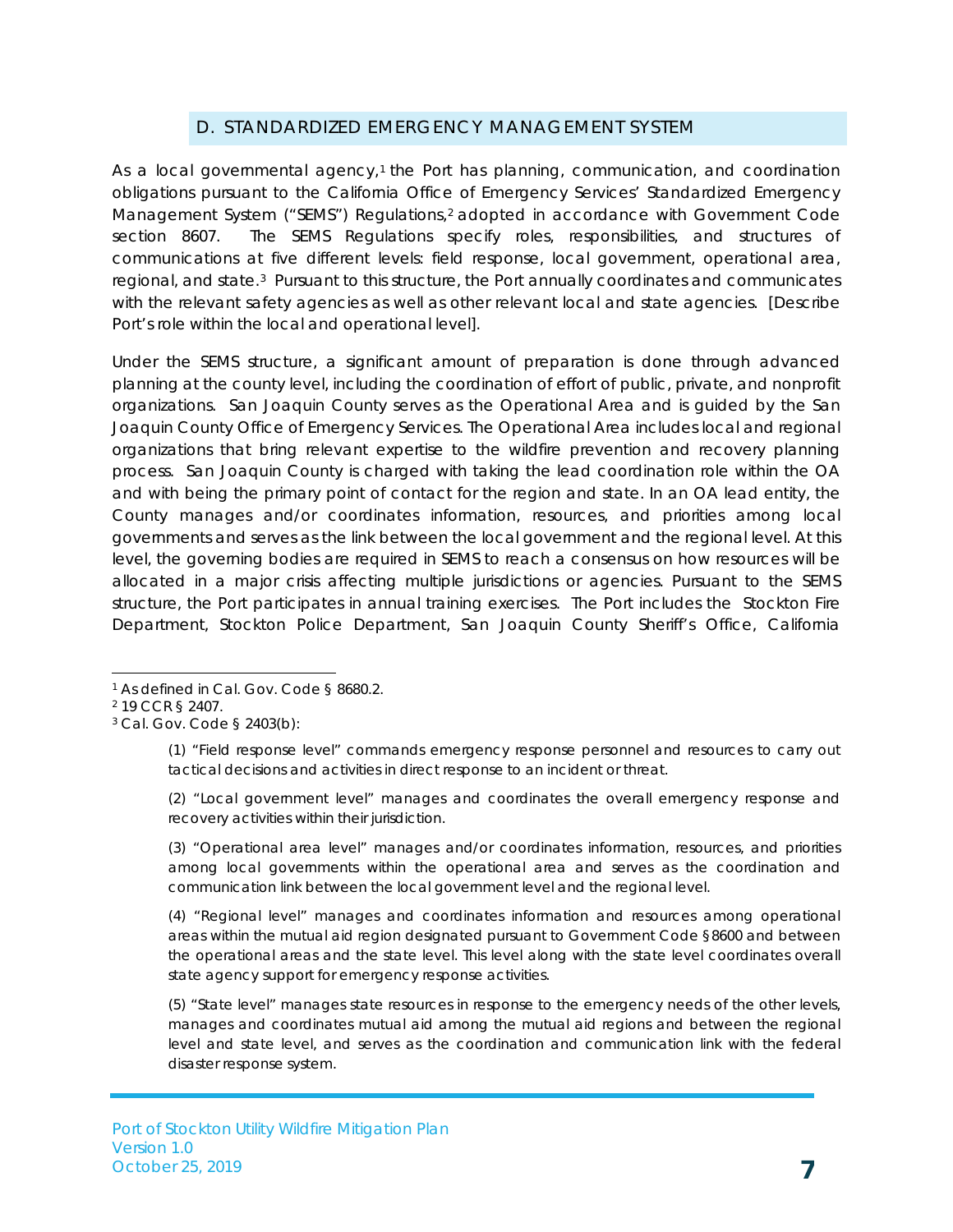Highway Patrol, San Joaquin County OES, and several other local and federal partners in annual exercises testing SEMS.

The Port is a member of the California Utility Emergency Association, which plays a key role in ensuring communications between utilities during emergencies. The Port also participate in the Western Energy Institute's Western Region Mutual Assistance Agreement, which is a mutual assistance agreement covering utilities across a number of western states.

# <span id="page-7-1"></span><span id="page-7-0"></span>**IV. WILDFIRE RISKS AND DRIVERS ASSOCIATED WITH DESIGN, CONSTRUCTION, OPERATION, AND MAINTENANCE**

# A. PARTICULAR RISKS AND RISK DRIVERS ASSOCIATED WITH TOPOGRAPHIC AND CLIMATOLOGICAL RISK FACTORS

Within the Port's service territory and the surrounding areas, the primary risk drivers for wildfire are the following:

- Extended drought;
- Vegetation type;
- Vegetation Density;
- Weather;
- High winds;
- Terrain;
- Changing Weather Patterns (Climate Change);
- Communities at Risk;
- <span id="page-7-2"></span>• Fire History.

# B. ENTERPRISEWIDE SAFETY RISKS

A number of known threats and hazards affect the State of California, the County of San Joaquin, the City of Stockton, and the Port of Stockton. The following threats and hazards are specific to the San Joaquin Operational Area:

- Hazardous materials release aboard a product carrier or at a facility
- Fire or explosion aboard a product carrier or at a facility
- **Filood or levee break impending or actual**
- **Severe storm impending or actual**
- Earthquake impending or actual
- Threat, incident, or attack terrorist or other
- Civil unrest

The following threats and hazards are of specific concern within the Port of Stockton:

Anhydrous ammonia release – aboard a product carrier or at a facility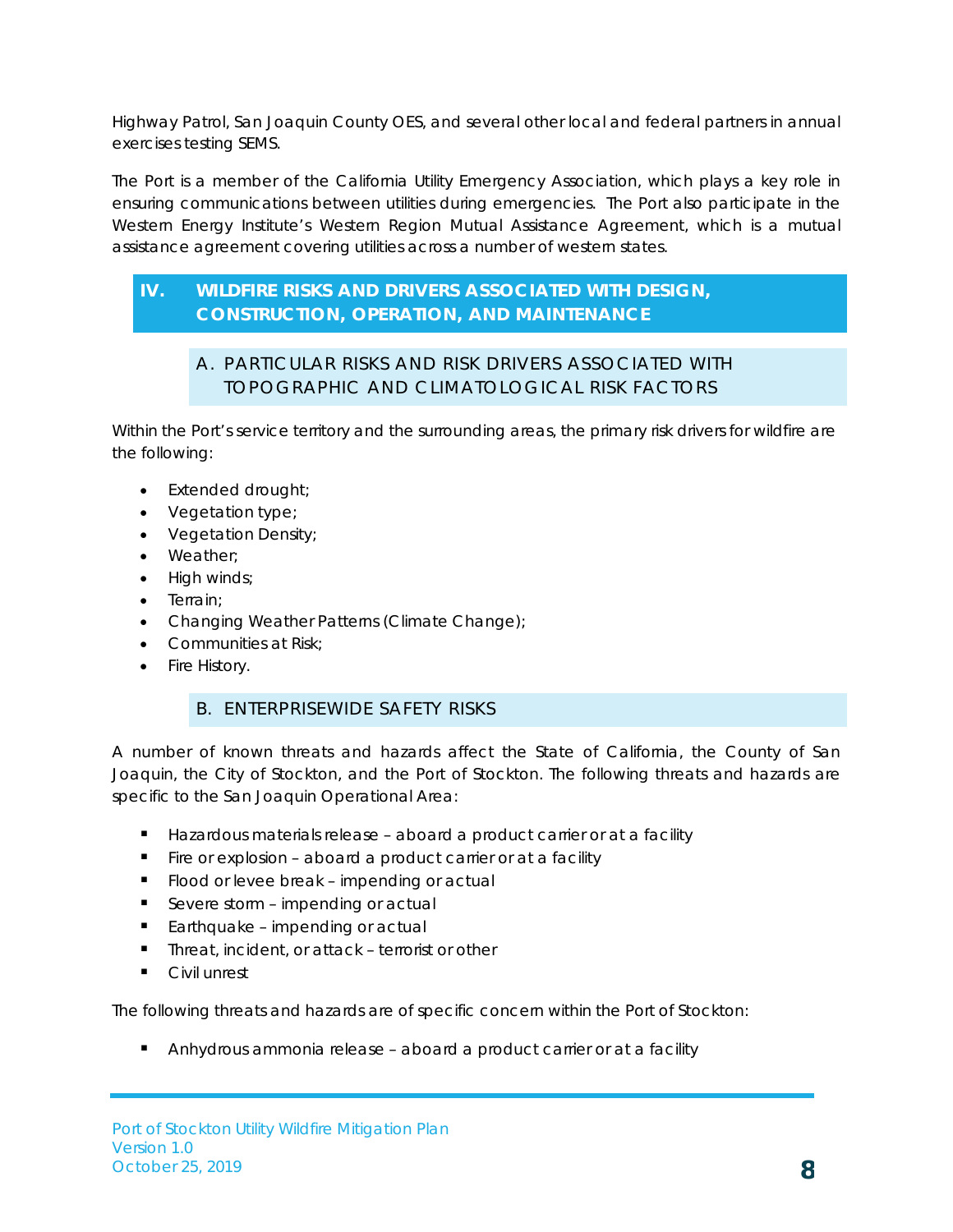- Fire building, grass, or petroleum
- Chemical, biological, radiological, nuclear, explosive (CBRNE) incident involving cargo (aboard a product carrier or at a facility)
- CBRNE incident at a major public event waterside
- **Cyber attacks**

#### <span id="page-8-1"></span><span id="page-8-0"></span>**V. WILDFIRE PREVENTATIVE STRATEGIES**

#### A. HIGH FIRE THREAT DISTRICT

The Port participated in the development of the CPUC's Fire-Threat Map,<sup>[4](#page-8-4)</sup> which designates a High-Fire Threat District. In the map development process, the Port reviewed the proposed boundaries of the High Fire Threat District and confirmed that, based on local conditions and historical fire data, the entirety of the Port's service territory was properly excluded. While no part of the Port's service territory is located within the High Fire Threat District, the Port has incorporated the High Fire Threat District into its construction, inspection, maintenance, repair, and clearance practices. The Port will continue to evaluate its service territory and will determine if, based on changed environmental circumstances, any of the increased construction, inspection, maintenance, repair, and clearance requirements applicable in the High Fire Threat District should apply to any of the Port's facilities.

#### B. DESIGN AND CONSTRUCTION STANDARDS

<span id="page-8-2"></span>The Port's electric facilities are designed and constructed to meet or exceed the relevant federal, state, or industry standard. The Port treats CPUC General Orders (GO) 95 and 128 as key industry standards for design and construction of overhead and underground electrical facilities. The Port meets or exceeds all standards in GO 95 and GO 128. Additionally, the Port monitors and follows, as appropriate, the National Electric Safety Code.

#### C. VEGETATION MANAGEMENT

<span id="page-8-3"></span>The Port meets or exceeds the minimum industry standard vegetation management practices. For transmission-level facilities, the Port complies with NERC FAC-003-4, where applicable. For both transmission and distribution level facilities, the Port meets: (1) Public Resources Code section 4292; (2) Public Resources Code section 4293; (3) GO 95 Rule 35; and (4) the GO 95 Appendix E Guidelines to Rule 35. These standards require significantly increased clearances in the High Fire Threat District. The recommended time-of-trim guidelines do not establish a mandatory standard, but instead provide useful guidance to utilities. The Port will use specific knowledge of growing conditions and tree species to determine the appropriate time of trim clearance in each circumstance.

<span id="page-8-4"></span>4 Adopted by CPUC Decision 17-12-024.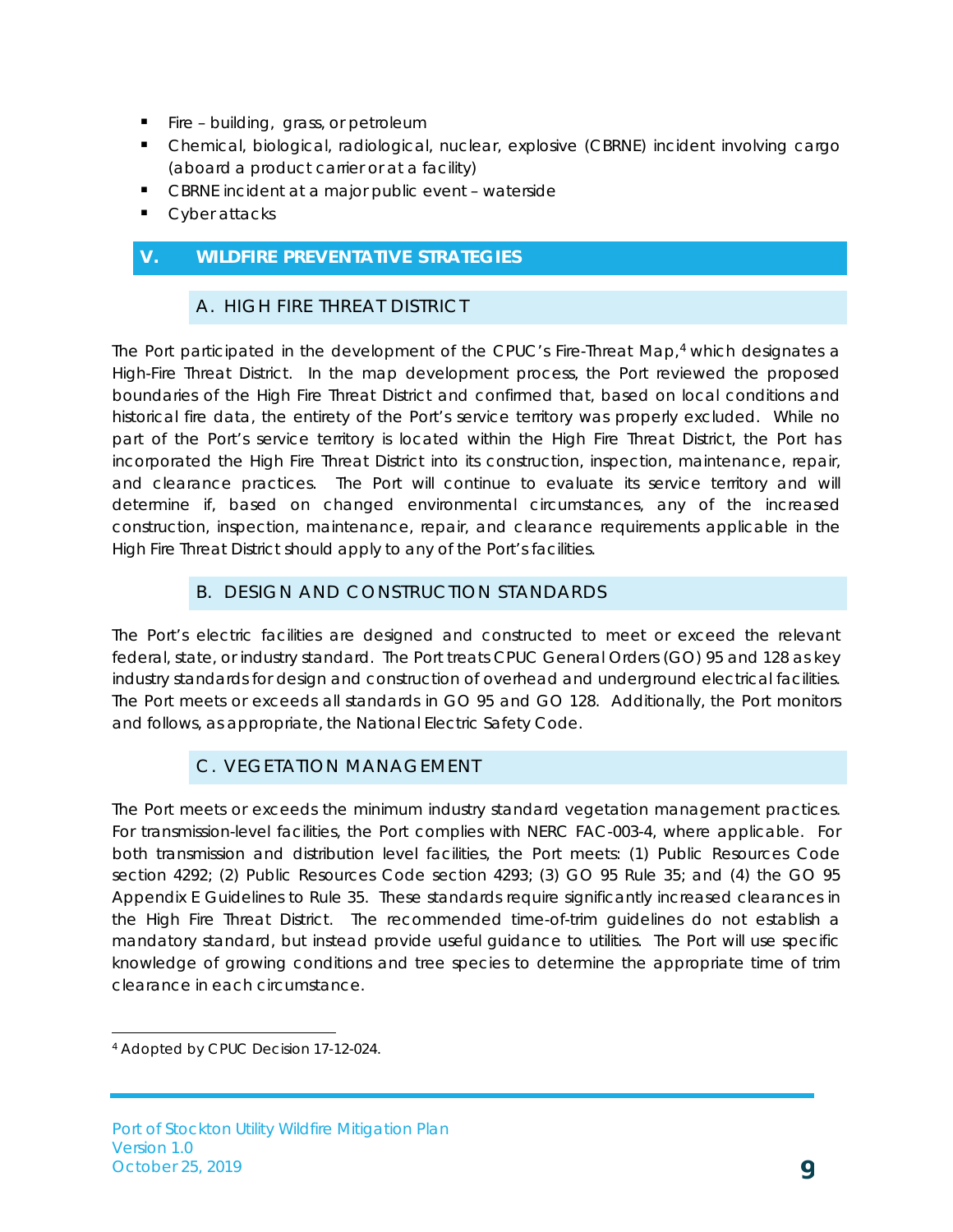| GO 95, Rule 35, Table 1 |                                                                                               |                                                                   |                                                                     |                                                                |                                                                    |  |  |  |  |
|-------------------------|-----------------------------------------------------------------------------------------------|-------------------------------------------------------------------|---------------------------------------------------------------------|----------------------------------------------------------------|--------------------------------------------------------------------|--|--|--|--|
| Case                    | <b>Type of Clearance</b>                                                                      | <b>Trolley</b><br>Contact.<br>Feeder and<br>Span Wires, 0-<br>5kv | Supply<br>Conductors<br>and Supply<br>Cables, 750 -<br>22,500 Volts | Supply<br>Conductors<br>and Supply<br>Cables, 22.5 -<br>300 kV | Supply<br>Conductors<br>and Supply<br>Cables, 300 -<br>550 kV (mm) |  |  |  |  |
| 13                      | Radial clearance of<br>bare line conductors<br>from tree branches<br>or foliage               | 18 inches                                                         | 18 inches                                                           | $\frac{1}{4}$ Pin<br>Spacing                                   | $\frac{1}{2}$ Pin<br>Spacing                                       |  |  |  |  |
| 14                      | Radial clearance of<br>bare line conductors<br>from vegetation in<br>the Fire-Threat District | 18 inches                                                         | 48 inches                                                           | 48 inches                                                      | 120 inches                                                         |  |  |  |  |

#### **Appendix E Guidelines to Rule 35**

The radial clearances shown below are recommended minimum clearances that should be established, at time of trimming, between the vegetation and the energized conductors and associated live parts where practicable. Reasonable vegetation management practices may make it advantageous for the purposes of public safety or service reliability to obtain greater clearances than those listed below to ensure compliance until the next scheduled maintenance. Each utility may determine and apply additional appropriate clearances beyond clearances listed below, which take into consideration various factors, including: line operating voltage, length of span, line sag, planned maintenance cycles, location of vegetation within the span, species type, experience with particular species, vegetation growth rate and characteristics, vegetation management standards and best practices, local climate, elevation, fire risk, and vegetation trimming requirements that are applicable to State Responsibility Area lands pursuant to Public Resource Code Sections 4102 and 4293.

| <b>Voltage of Lines</b>                                                                                             | Case 13 | Case 14 |
|---------------------------------------------------------------------------------------------------------------------|---------|---------|
| Radial clearances for any conductor of a line<br>operating at 2,400 or more volts, but less than<br>72,000 volts    | 4 feet  | 12 feet |
| Radial clearances for any conductor of a line<br>operating at 72,000 or more volts, but less than<br>110,000 volts  | 6 feet  | 20 feet |
| Radial clearances for any conductor of a line<br>operating at 110,000 or more volts, but less than<br>300,000 volts | 10 feet | 30 feet |
| Radial clearances for any conductor of a line<br>operating at 300,000 or more volts                                 | 15 feet | 30 feet |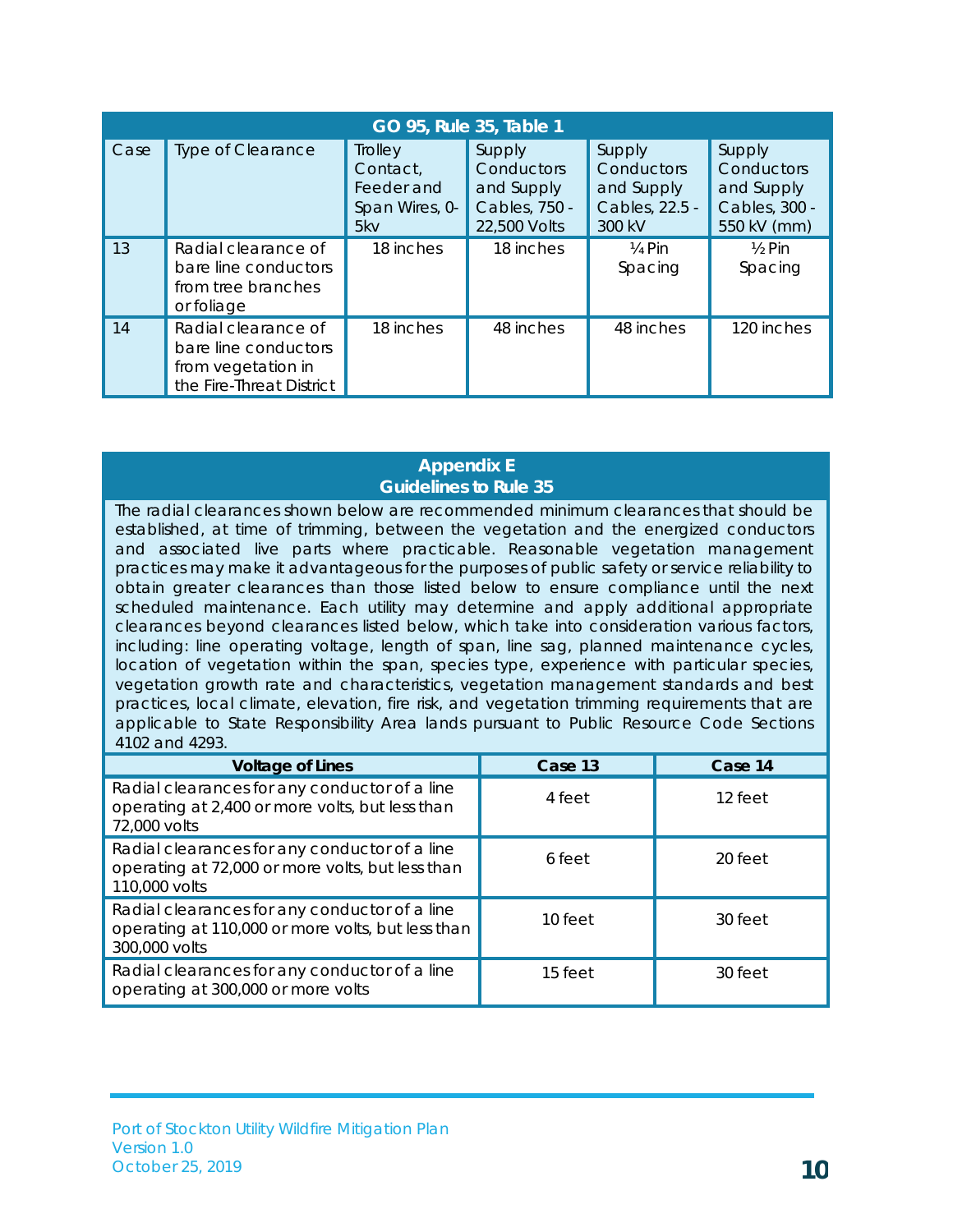# D. INSPECTIONS

<span id="page-10-0"></span>The Port meets or exceeds the minimum inspection requirements provided in CPUC GO 165 and CPUC GO 95, Rule 18. Pursuant to these rules, utilities inspect electric facilities in the High Fire Threat District more frequently than the other areas of its service territory. As described above, the Port currently does not have any overhead powerlines located within or near the High-Fire Threat District within the CPUC's Fire Threat Map. However, the Port staff uses their knowledge of the specific environmental and geographical conditions of the Port's service territory to determine if any particular areas require more frequent inspections.

If the Port staff discovers a facility in need of repair that is owned by an entity other than the Port, the Port will issue a notice to repair to the facility owner and work to ensure that necessary repairs are completed promptly.

# E. RECLOSING POLICY

<span id="page-10-1"></span>When an outage occurs, the first step is the Troubleman is dispatched to the site to determine a source of the outage.

For on-site related outages (as indicated by the protective relay system), the Troubleman visually inspects the system. The Port Troubleman visually inspects the power the distribution system for issues, and then manually recloses the onsite circuits. Then Operations bring Port load back online. The Port has not implemented automatic reclosures.

For off-site related outages, the Troubleman shuts down the individual circuits of Distribution system within the Port. Then electrical operations calls Tesla and coordinate re-instating loads with the network operations centers. After power is restored to the substation, the Troubleman re-energizes up the Port distribution system circuits one at a time. The Port does not have a policy to change relay settings during emergency conditions.

#### F. DEENERGIZATION

<span id="page-10-2"></span>The Port has the authority to preemptively shut off power due to fire-threat conditions; however, this option will only be used in extraordinary circumstances. Due to the minimal risk of the Port's electrical supply facilities causing a power-line ignited wildfire, the Port is not adopting specific protocols for de-energizing any portions of its electric distribution system. The Port will reevaluate this determination in future updates to this Utility Wildfire Mitigation Plan.

#### <span id="page-10-3"></span>**VI. RESTORATION OF SERVICE**

See Reclosing Policy Above.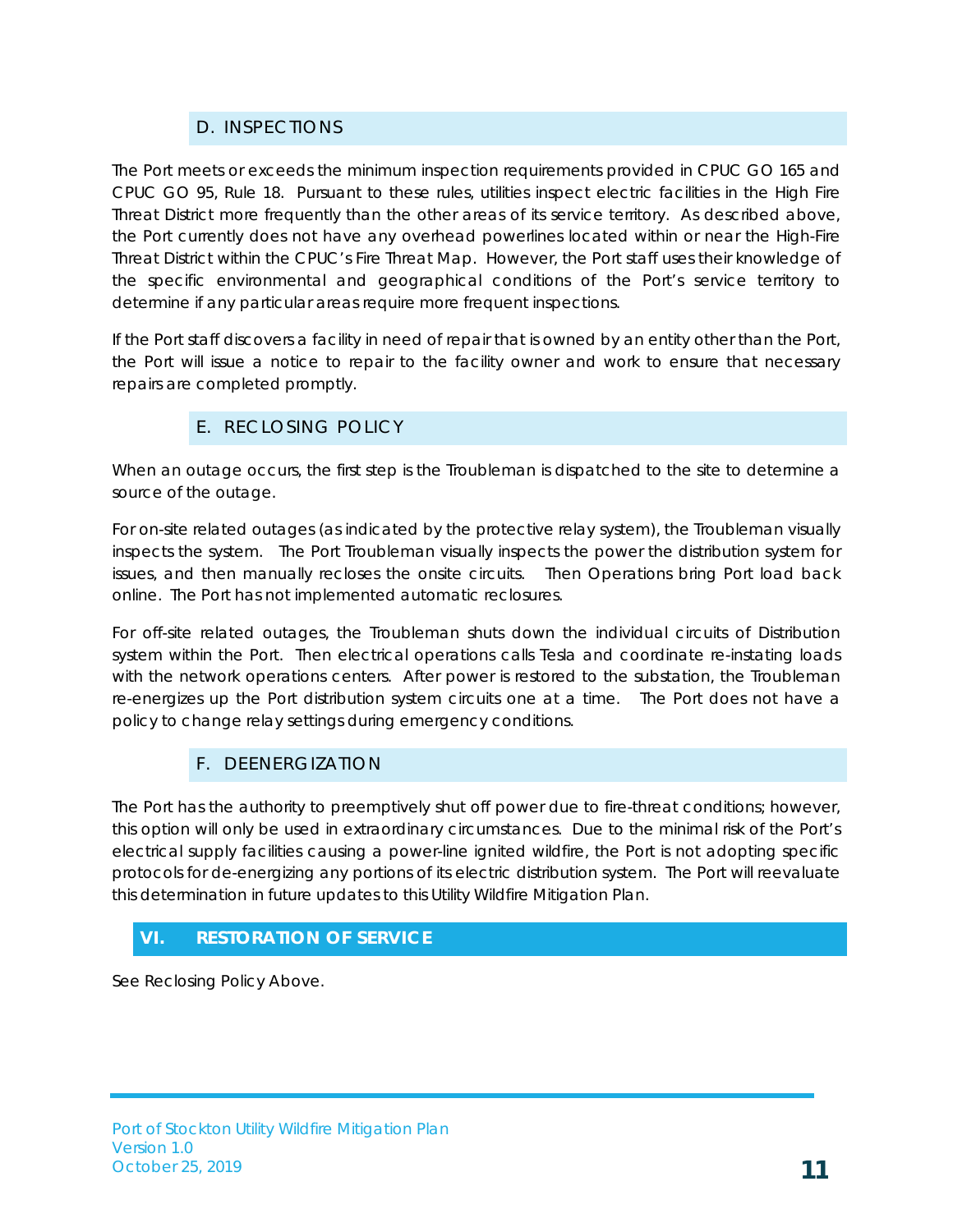# <span id="page-11-1"></span><span id="page-11-0"></span>**VII. EVALUATING OF THE PLAN**

#### A. METRICS AND ASSUMPTIONS FOR MEASURING PLAN PERFORMANCE

The Port will track two metrics to measure the performance of this Utility Wildfire Mitigation Plan: (1) number of fire ignitions; and (2) wires down within the service territory.

### METRIC 1: FIRE IGNITIONS

<span id="page-11-2"></span>For purposes of this metric, a fire ignition is defined as follows:

- The Port facility was associated with the fire;
- The fire was self-propagating and of a material other than electrical and/or communication facilities;
- The resulting fire traveled greater than one linear meter from the ignition point; and
- The Port has knowledge that the fire occurred.

In future Utility Wildfire Mitigation Plans, the Port will provide the number of fires that occurred that were less than 10 acres in size. Any fires greater than 10 acres will be individually described.

# METRIC 2: WIRES DOWN

<span id="page-11-3"></span>The second metric is the number of distribution and transmission wires downed within the Port's service territory. For purposes of this metric, a wires down event includes any instance where an electric transmission or primary distribution conductor falls to the ground or on to a foreign object. The Port will divide the wires down metric between wires down inside and outside of the High Fire Threat District.

The Port will not normalize this metric by excluding unusual events, such as severe storms. Instead, the Port will supplement this metric with a qualitative description of any such unusual events.

#### B. IMPACT OF METRICS ON PLAN

<span id="page-11-4"></span>In the initial years, the Port anticipates that there will be relatively limited data gathered through these metrics. However, as the data collection history becomes more robust, the Port will be able to identify areas of its operations and service territory that are disproportionately impacted. The Port will then evaluate potential improvements to the plan.

# C. MONITORING AND AUDITING THE PLAN

<span id="page-11-5"></span>This Utility Wildfire Mitigation Plan will be presented to the Port Board of Port Commissioners and will present updates to this plan to its Board of Port Commissioners on an annual basis.